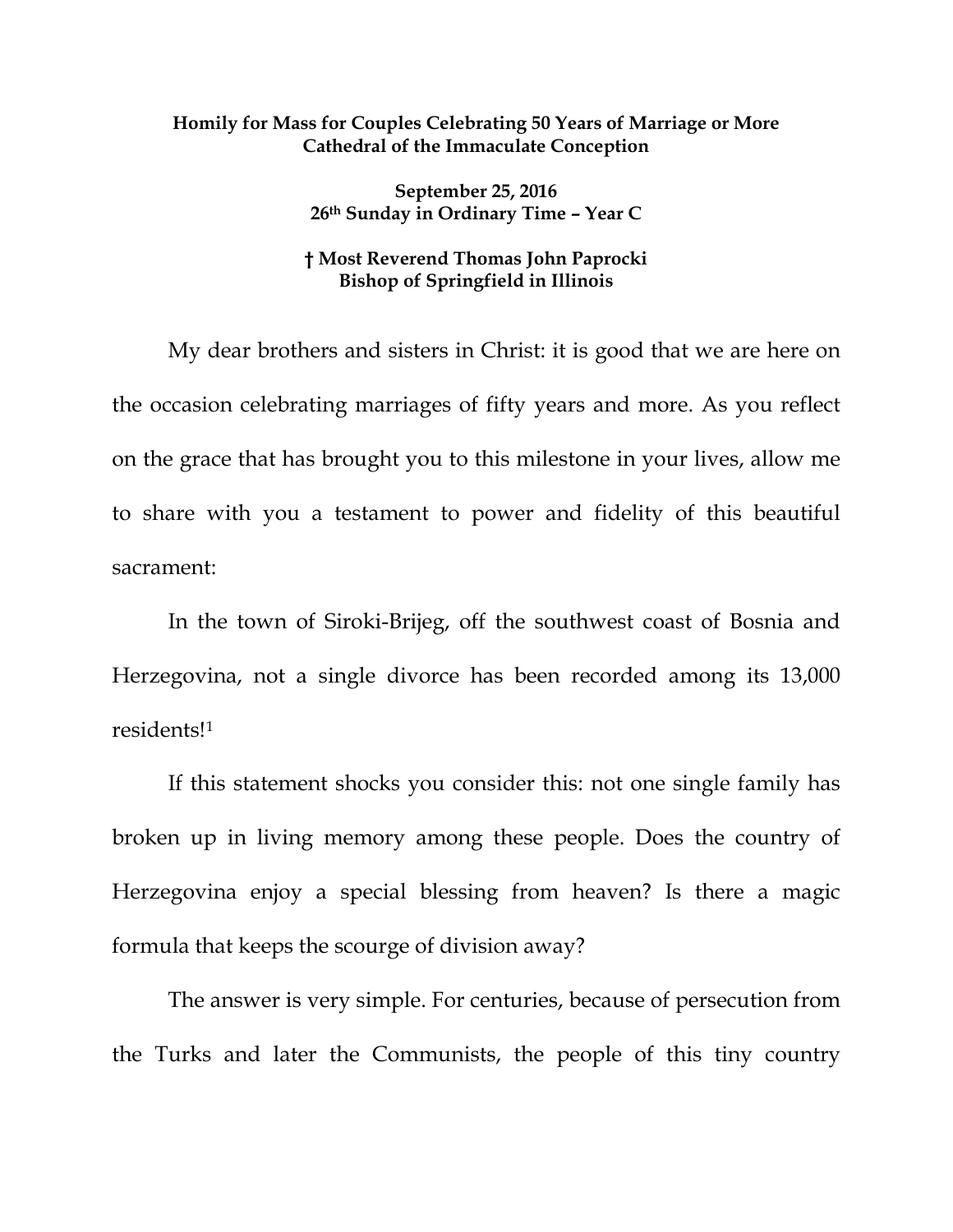suffered greatly because of their Christian faith. They knew through experience that salvation comes through the Cross of Christ.

The source of salvation is the Cross of Christ!

These people possess a wisdom that does not allow them to be duped over questions of life and death. That is why they have indissolubly linked marriage with the Cross of Christ.

The marriage tradition of this country is so beautiful that word of it has spread and it is beginning to take hold even in the United States. When a young couple is preparing for marriage, they are not told that they have found the ideal partner.

No! What does the priest say instead? He tells them that they have found their cross. And it is a cross to be loved, to be carried, a cross not to be thrown away, but to be cherished. In Herzegovina, the Cross represents the greatest love and the crucifix is the treasure of the home.

When a bride and groom set off for the church, they bring a crucifix with them. The priest blesses the crucifix which takes a central role during the exchange of vows. The bride places her right hand on the crucifix and the groom places his hand over hers. Thus, the two hands are bound by the cross. The priest covers their hands with his stole as they proclaim their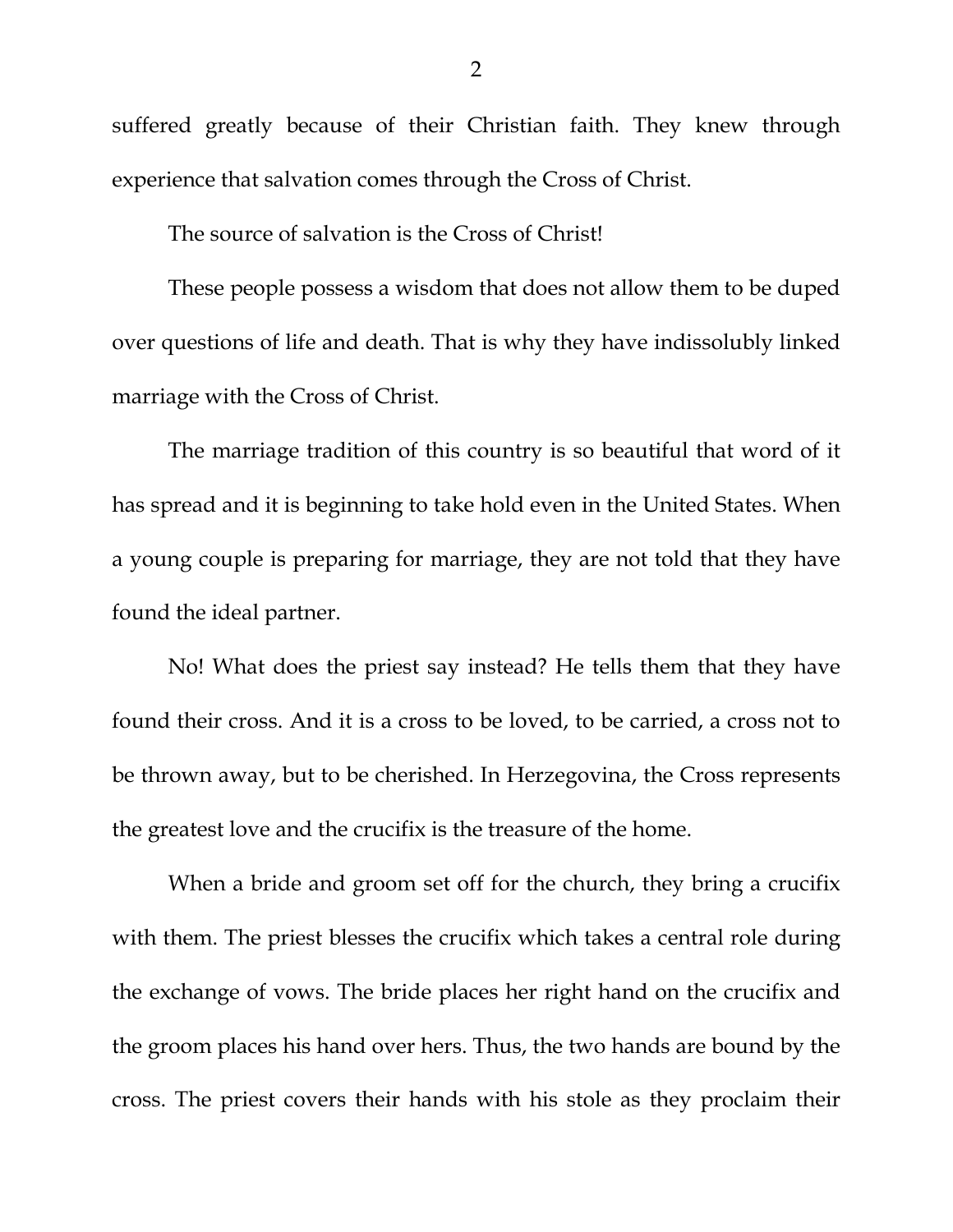vows to be faithful according to words of Christ. The bride and groom do not then kiss each other, but the cross. Anyone close enough to see their two hands joined over the cross understands clearly that if the husband abandons his wife or the wife abandons her husband, they let go of the cross. And if they abandon the cross, they will have nothing left. They will lose everything if they abandon Jesus.

After the sacrament is celebrated, the newly-weds bring the crucifix back and give it a place of honor in their home. It becomes the focal point of family prayer. When trouble arises or conflict breaks out, it is before the cross that they will seek help. They will not go to a lawyer to solve the problem. They will go straight to Christ. They will get on their knees and weep and pour out their hearts to one another and exchange forgiveness. They will not have a heavy heart because they have tuned to the only one who has the power to save. They will teach their children to kiss the cross every day and not go to sleep without having thanked the Lord first.

A couple who seeks the Lord in their marriage will have the confidence and trust that with the Lord's grace and help, they can overcome any obstacle.

3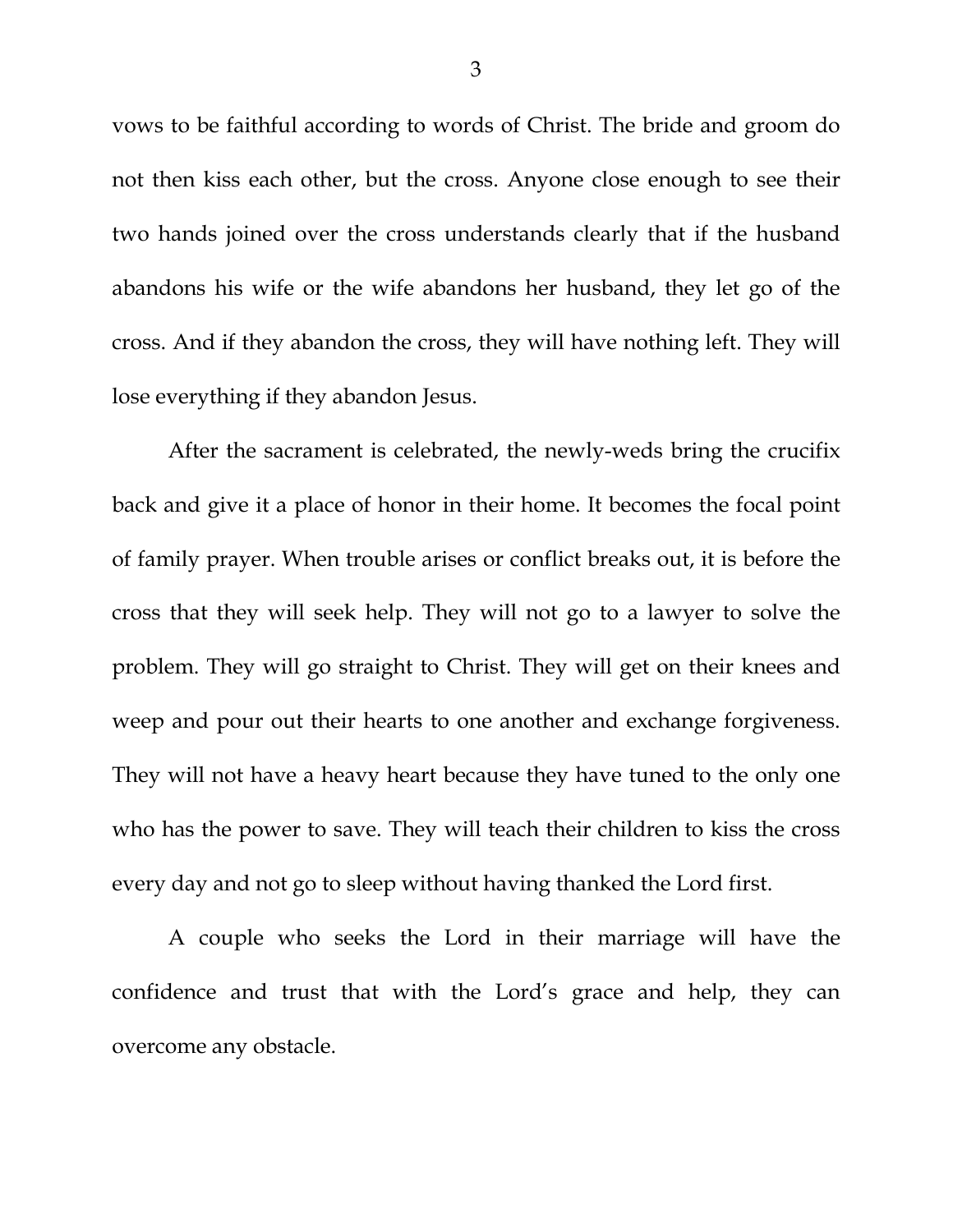The scriptures of today's liturgy warn us that "excessive concern for comfort and the things of this world will inevitably lead to neglect of God and neighbor."[2](#page-4-1) The prophet Amos and the parable Jesus told about the rich man and Lazarus as recorded in the Gospel of Saint Luke caution us about living as if God did not exist. We are not owners of what we have, but only stewards of God's creation. Too many people today view marriage as a way to fulfill their own selfish desires rather than as a total giving of themselves in love for the good of their spouse and their children.

As a vocation, the ultimate call of married life is help your spouse and your children get to heaven, that is, to attain the goal of perfect happiness in eternal life. In his First Letter to Timothy, Saint Paul reminds us that the way to this perfect happiness in eternal life is to "pursue righteousness, devotion, faith, love, patience, and gentleness" (1 Tim. 6:11).

You who have come here today to celebrate fifty years or more of married life have known the many gifts that marriage brings as well as the crosses that you have been challenged to bear. By the grace of God you have persevered in loving one another through your devotion to Christ.